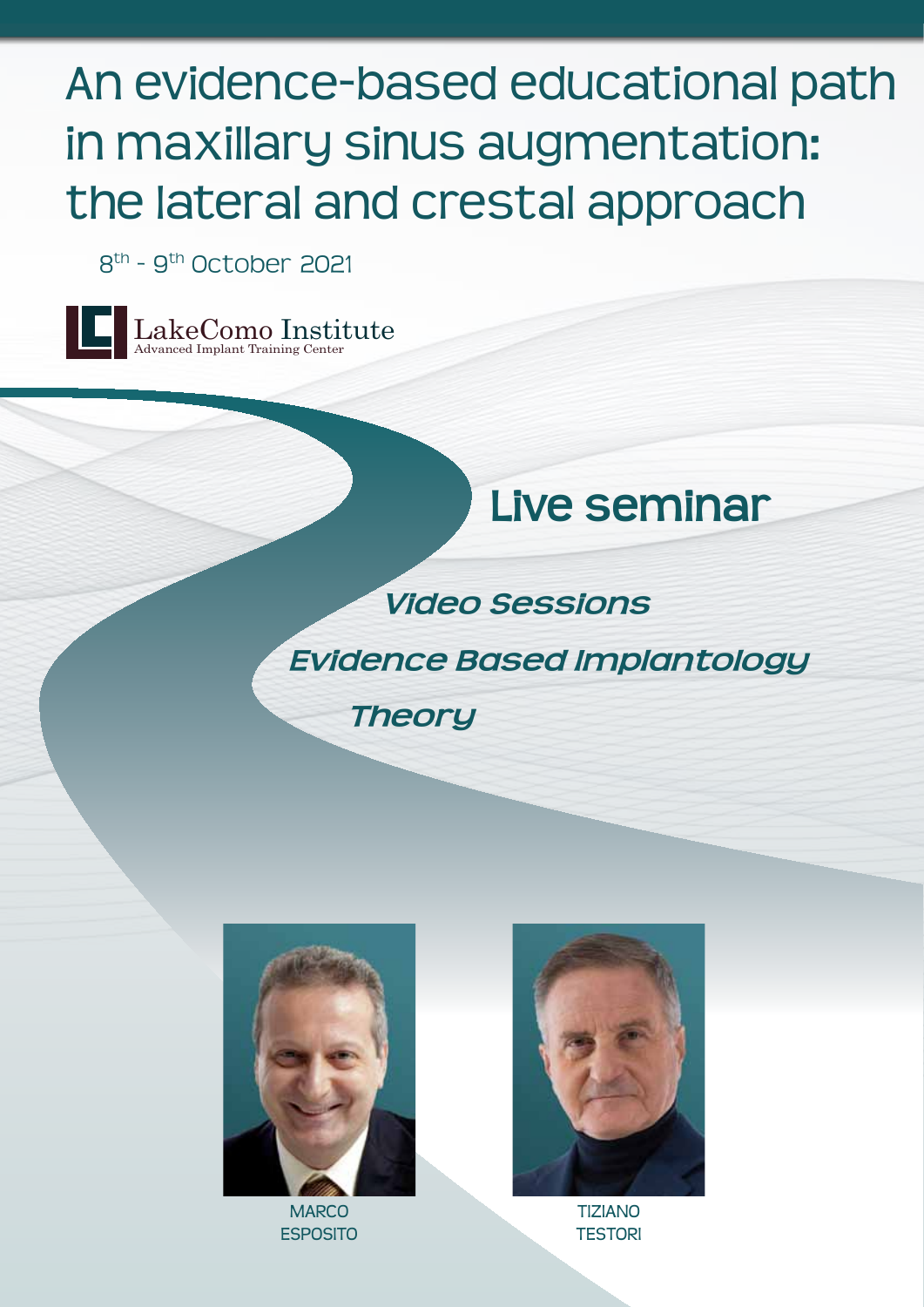## *Introduction Faculty Streaming Program*

#### THE LAKE COMO INSTITUTE

The Lake Como Institute boasts internationally recognized professionals in the field of Implant Dentistry and experts in all the other disciplines of modern dentistry. The Institute mission is to deliver meticulous diagnosis, treatment and comprehensive management of complex cases. A team of highly dedicated professionals works in close collaboration to achieve the best possible outcome for the patient.

#### THE ONLINE COURSE

There are many patients with atrophic posterior maxilla requesting fixed prostheses. When the residual bone height is below 4 mm sinus lift procedures remain the most viable therapeutic options. Sinus lifting techniques have evolved over the last 25 years to a point where sinus grafting surgery is considered to be one of the most successful augmentation procedures performed today with high survival rate of implants placed in these grafts and their prostheses.

This two half-day course will present sinus elevation techniques and possible alternatives to sinus elevation therapy from pre-surgical planning to prosthetic restoration.

Initially the anatomy, the materials, the surgical procedures, the scientific evidence and the complications will be presented. Multiple video presentations will give participants complete exposure to various surgical sinus elevation procedures and clinical tips.

**This educational path, led by international experts will present both evidence-based and new state-of-the-art techniques.** 

#### **COURSE OBJECTIVES**

**Participants will be able to learn:**

- **Surgical anatomy finalized to the prevention of complications** and optimization of results
- **Rationale for a correct pre-operative planning**
- **Step-by-step surgical technique**
- **Selection of grafting materials**
- **How to select and interpret more critically the scientific literature**



LakeComo Institute Advanced Implant Training Center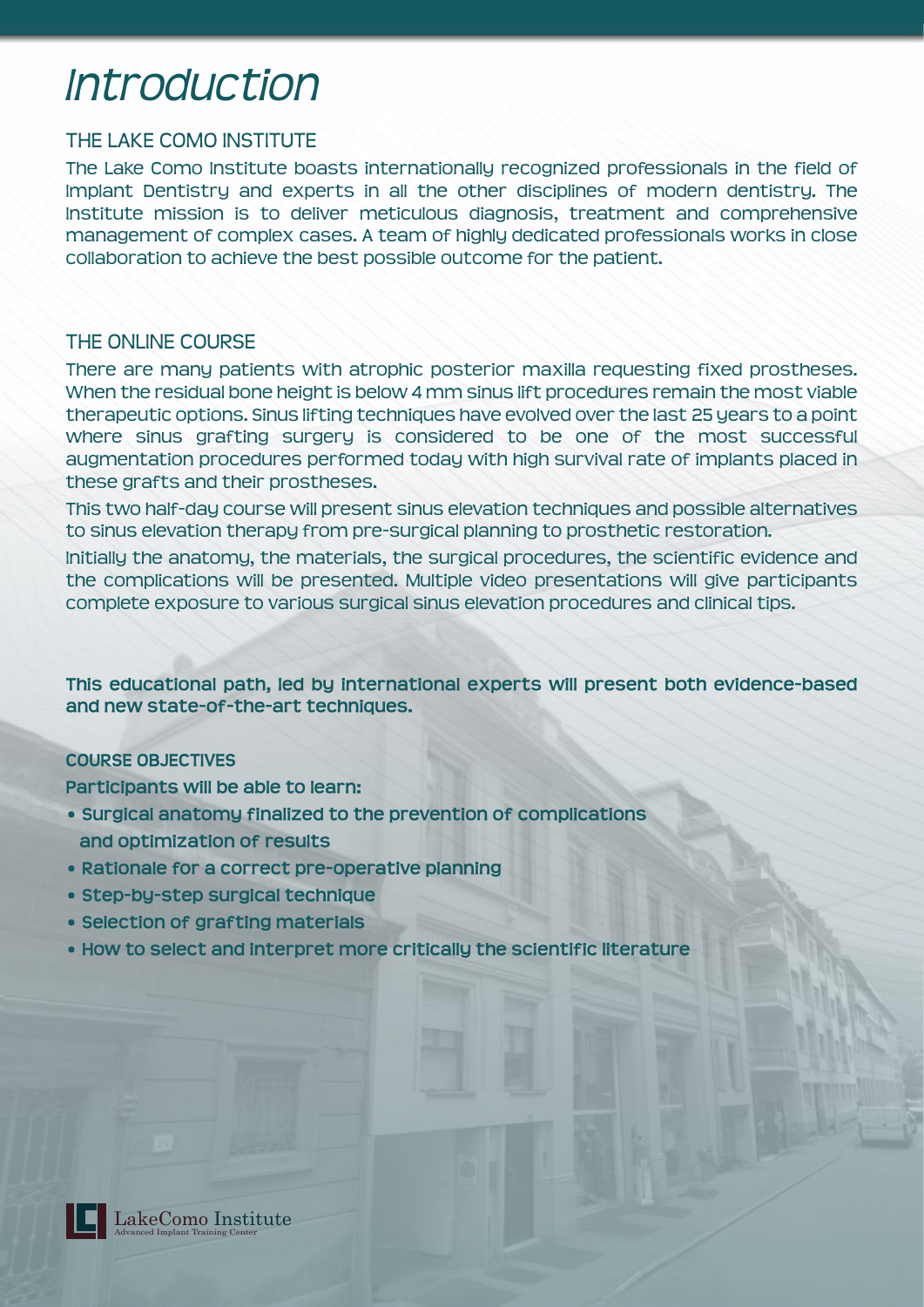## *Faculty Streaming Programme Streaming Programme Streaming Programme Streaming Programme Streaming Programme* **Streaming Programme**



MARCO ESPOSITO Freelance researcher, Docent in Biomaterials at Göteborg University, Editor in Chief of Clinical Trials in Dentistry (CTD), Associate Editor of the Cochrane Oral Health Group, President of the British Academy of Implant and Restorative Dentistry (BAIRD), Academic Advisor at the Faculty of General Dental Practice (UK) of the Royal College of Surgeons of England, and Director of the Scientific Committee of the Digital Dentistry Society (DDS). Marco graduated with honors at the University of Pavia, and was awarded a PhD in Biomaterials from the Göteborg University. He created and directed the Postgraduate Course in Implantology at the University of Manchester (2006-2011) and the European Journal of Oral Implantology (2007-2018). He is a specialist in Periodontics and authored more than 300 publications and gave over 600 international lectures.



TIZIANO TESTORI Received his MD degree (1981), DDS degree (1984). Speciality in Orthodontics (1986) from University of Milan, Italy. Fellowship at the Division of Oral Maxillo-Facial Surgery (Head: Robert E. Marx, DDS), School of Medicine, University of Miami, Miami FL (2000). Currently Head of the Section of Implant Dentistry and Oral Rehabilitation Department of Biomedical, Surgical and Dental Science (Chairman: prof. L. Francetti), IRCCS, Galeazzi Institute, University of Milan, Milan, Italy. Assistant clinical professor School of Dentistry, University of Milan, Milan, Italy. Adjunct Clinical Associate Professor, Department of Periodontics and Oral Medicine, The University of Michigan, School of Dentistry, Ann Arbor, Michigan 48109-1078 USA. President (2017-2018) of the Italian Academy of Osseointegration (IAO). Member of the Editorial Board of IJOMI, EJOI, IJPRD, Quintessence Publishing and WJCC, Baishideng Publishing Group. Author of 112 peer-reviewed publications indexed in Pub Med, and 4 books in Implantology.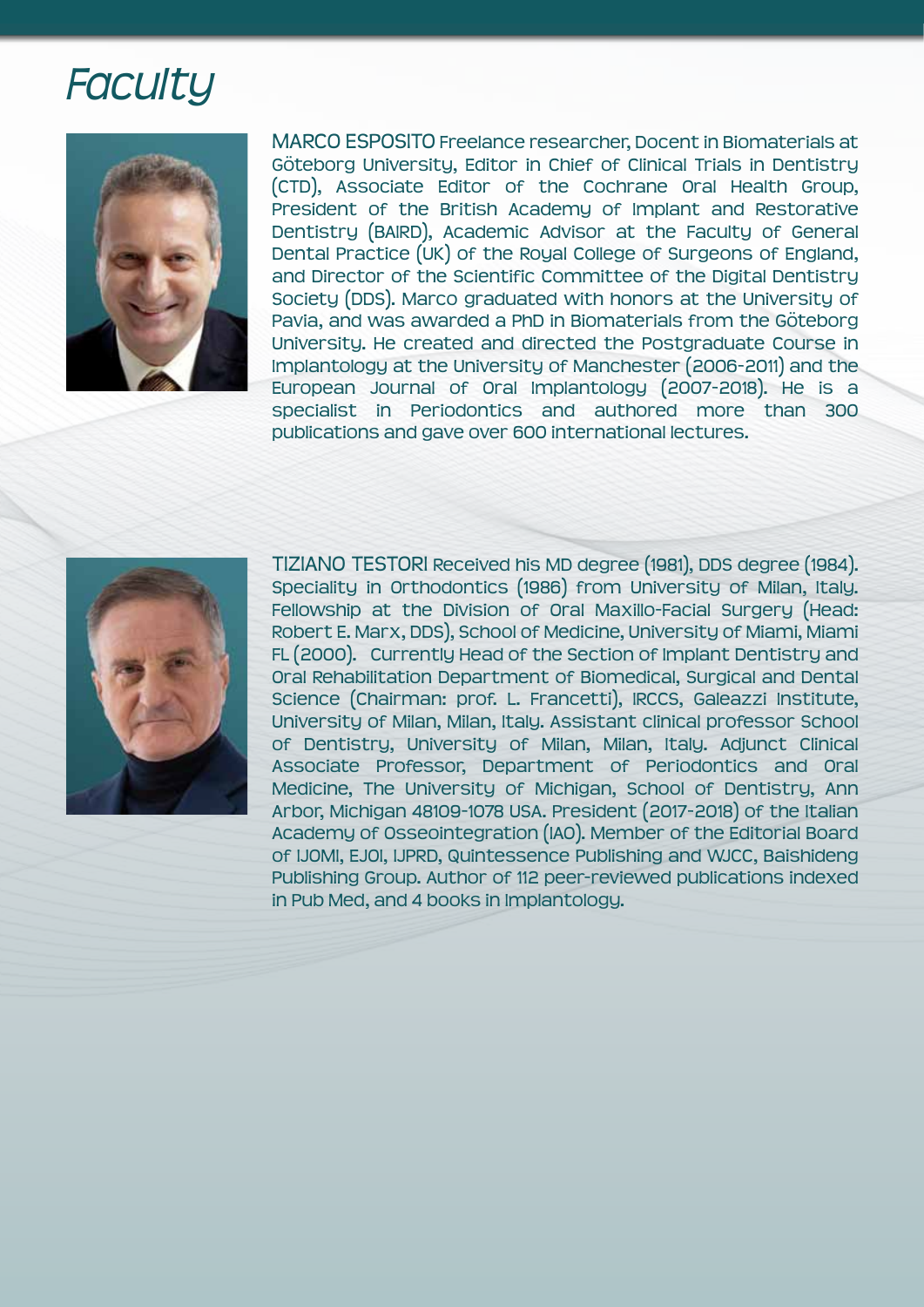### *Introduction Faculty Streaming Program*

### (CET Time)

1<sup>st</sup> day – Friday October 8<sup>th</sup>, 2021

14:00 – 15:00 THE SCIENTIFIC EVIDENCE IN MAXILLARY SINUS ELEVATION

(Marco Esposito)

- 15:00 16:00 GRAFT MATERIALS AND MEMBRANES UTILIZED IN MAXILLARY SINUS ELEVATION (Marco Esposito)
- 16:00 17:00 PRESURGICAL DIAGNOSIS, INDICATIONS AND CONTRAINDICATIONS (Tiziano Testori)
- 17:00 18:00 SURGICAL PROCEDURES STEP-BY-STEP FOR THE LATERAL APPROACH: THEORETICAL PART WITH VIDEO SESSIONS (Tiziano Testori)
- 18:00 18:30 Q & A WITH TIZIANO TESTORI AND MARCO ESPOSITO

#### 2<sup>nd</sup> day - Saturday October 9<sup>th</sup>, 2021

| 14:00 - 15:00 SURGICAL PROCEDURES STEP-BY-STEP FOR THE CRESTAL APPROACH:<br>THEORETICAL WITH VIDEO SESSIONS      |
|------------------------------------------------------------------------------------------------------------------|
| (Tiziano Testori)                                                                                                |
| 15:00 - 16:00 ALTERNATIVES TO SINUS FLOOR AUGMENTATION: THEORETICAL PART WITH VIDEO SESSION<br>(Tiziano Testori) |
| 16:00 - 17:00 THE SCIENTIFIC EVIDENCE FOR THE THERAPEUTICAL ALTERNATIVES<br>(Marco Esposito)                     |
| 17:00 - 18:00 TREATMENT OF COMPLICATIONS<br>(Tiziano Testori)                                                    |
| 18:00 - 18:30 Q & A WITH TIZIANO TESTORI AND MARCO ESPOSITO                                                      |
| <b>END OF COURSE</b>                                                                                             |

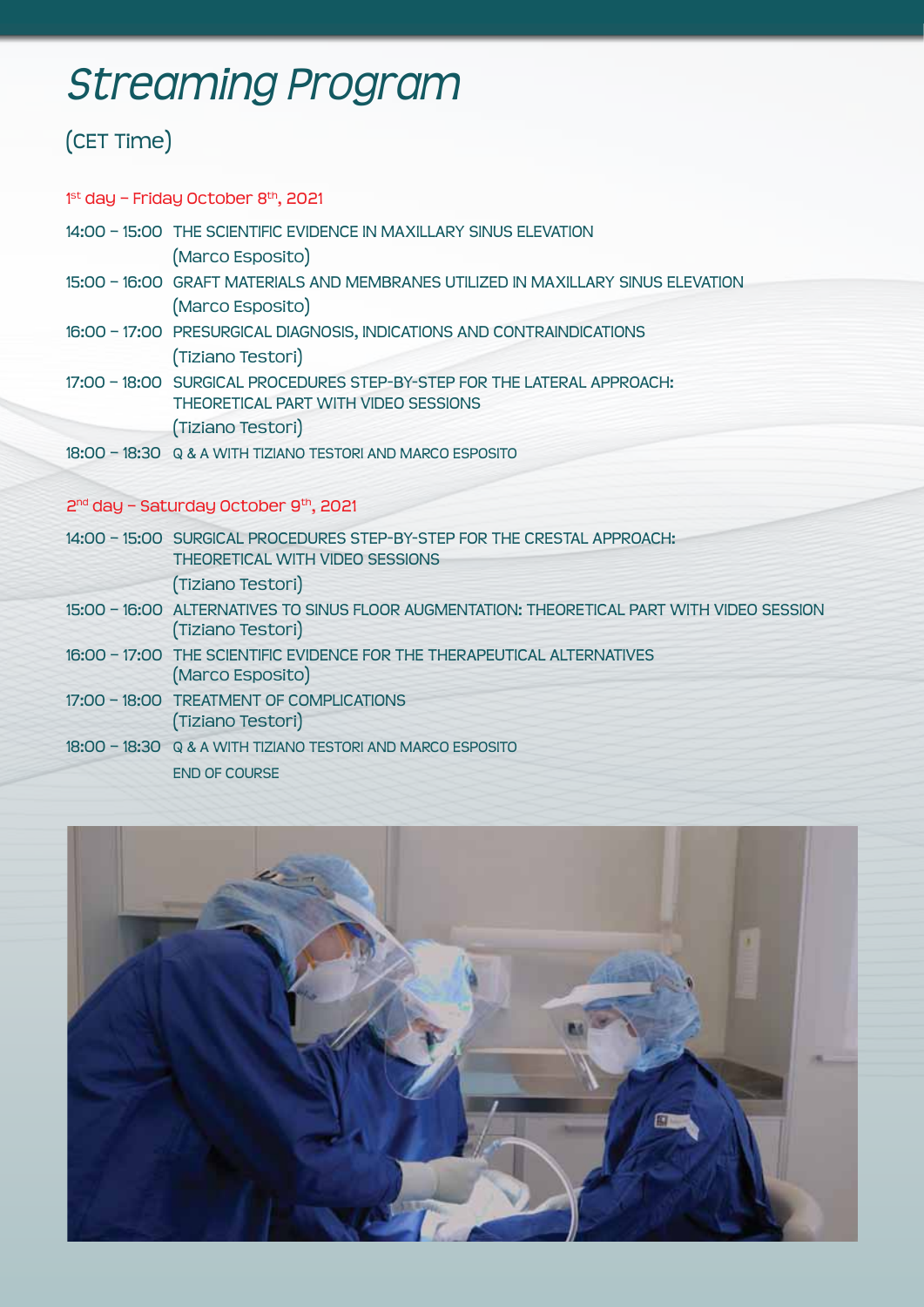## *About Lake Como Information and contacts* An evidence-based educational path

The original course was residential and was modified in the webinar due to the pandemia. We hope to see you here for a future event.



Situated in a basin surrounded by wooded mountains, Lake Como offers an extremely varied landscape. Its shores feature a succession of pastures, woods, harsh and impressive rocks, charming villages facing the lake, magnificent mansions with beautiful gardens.

The middle of the lake, where its three branches come together, has the mildest climate and offers the broadest view. This point can be reached by boat. Here tourists can enjoy a lovely view of the whole promontory of Bellagio, of the northern Grigna mountains overlooking Valsassina, and, with clear skies, of the upper basin with the Alps in the background.

Along the shores, in particular from Cernobbio to Gravedona and Bellagio, there are many wonderful villas and gardens with plenty of flowers as well as exotic and rare plants.

Besides the peculiar views of the Lecco branch of the lake which turns southwards, there are natural springs like Fiumelatte, described by Leonardo da Vinci and the impressive Orrido di Bellano situated not far from the Renaissance Villa Monastero at Varenna.